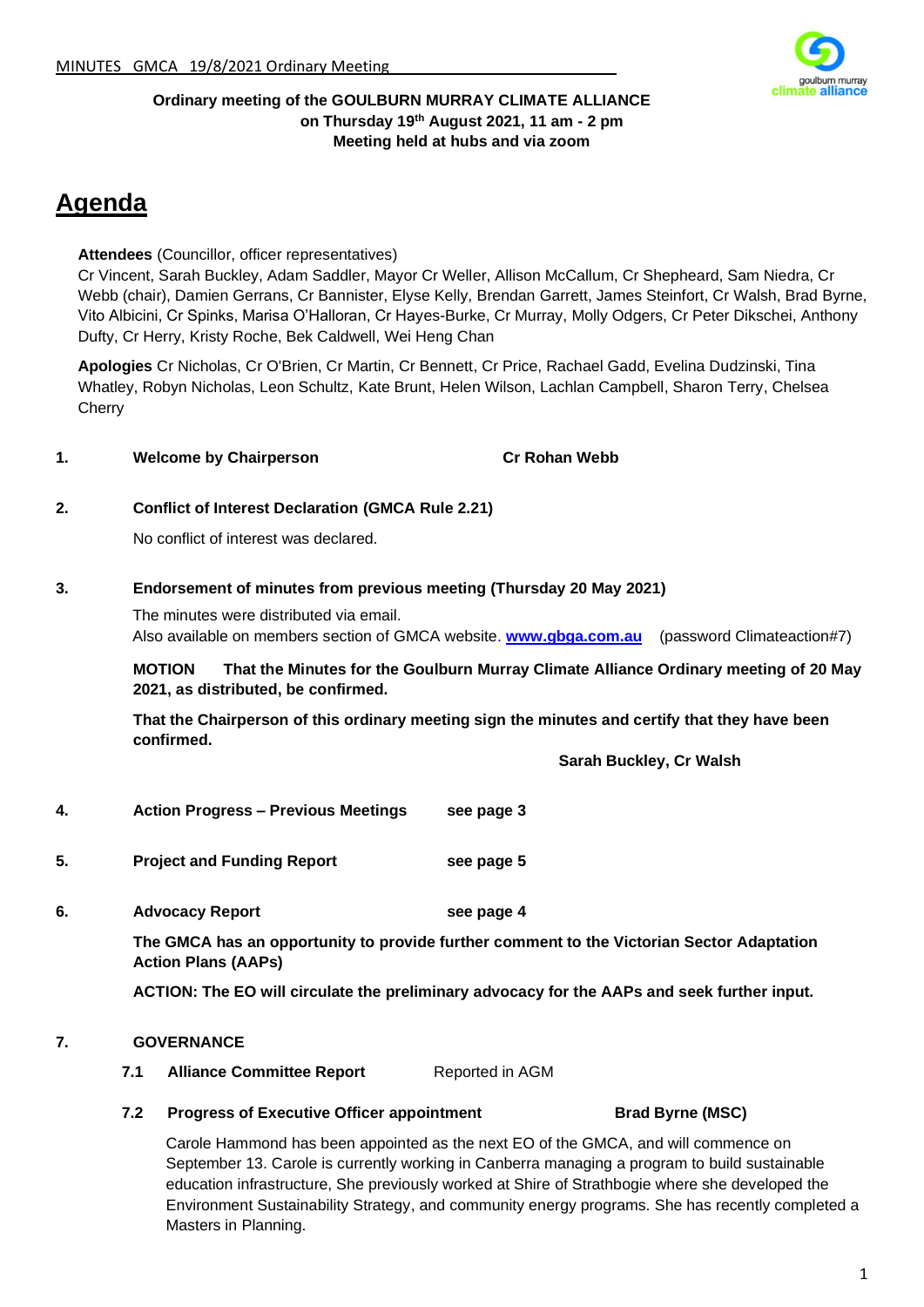

|     | 7.3 | <b>Financial Report</b>   |                                                                                                                                               |                                                                   | <b>Brad Byrne (MSC)</b>                                                                           |
|-----|-----|---------------------------|-----------------------------------------------------------------------------------------------------------------------------------------------|-------------------------------------------------------------------|---------------------------------------------------------------------------------------------------|
|     |     |                           | The current year MSC budget is included on page 11. There has been minor expenditure associated<br>with employment process of the new EO.     |                                                                   |                                                                                                   |
|     |     |                           | <b>MOTION That the Financial report be accepted</b>                                                                                           | <b>Cr Vincent</b>                                                 | <b>Damien Gerrans</b>                                                                             |
|     |     |                           |                                                                                                                                               |                                                                   |                                                                                                   |
| 8.  |     |                           | <b>Strategic Theme - Environmentally Sustainable Development</b>                                                                              |                                                                   |                                                                                                   |
|     |     |                           | The recording of the speakers can be accessed at www.gbga.com.au<br>Members section - Resources Strategic Planning (password Climateaction#7) |                                                                   |                                                                                                   |
|     |     |                           | (a) Overview of ESD in Planning Scheme                                                                                                        |                                                                   | Simon Francis                                                                                     |
|     |     | Simon Francis             | <b>ESD Officer</b>                                                                                                                            | City of Bendigo                                                   |                                                                                                   |
|     |     | (see pg 13)               | (b) Victorian Alliances Advocacy project: - Integrating Climate Change Action in Planning                                                     |                                                                   |                                                                                                   |
|     |     | Fran MacDonald            |                                                                                                                                               | Executive Officer - Western Alliance for Greenhouse Action (WAGA) |                                                                                                   |
|     |     |                           | (c) Elevating ESD Targets/ Sustainable Subdivisions Framework                                                                                 |                                                                   |                                                                                                   |
|     |     | Elyse Kelly               | <b>Environment Coordinator</b>                                                                                                                | <b>Mitchell Shire Council</b>                                     |                                                                                                   |
|     |     | <b>Bridie Guy</b>         | Council Alliance for a Sustainable Built Environment (CASBE)                                                                                  |                                                                   |                                                                                                   |
|     |     | <b>ACTION</b>             |                                                                                                                                               |                                                                   |                                                                                                   |
|     |     |                           | EO to report progress in project reports at Alliance meetings                                                                                 |                                                                   |                                                                                                   |
|     |     |                           | EO to collate information about previous studies and experiences in officer resource sharing                                                  |                                                                   |                                                                                                   |
| 9.  |     | See page 6-10             | Around the GMCA Region - Round table reports from members                                                                                     |                                                                   |                                                                                                   |
| 10. |     | <b>CLOSE</b><br>projects. |                                                                                                                                               |                                                                   | Further Information - both council officers and EO can assist with information about the GMCA and |
|     |     | <b>NEXT MEETING</b>       | Thurs 18/11/21 proposed to be at BENALLA LAKESIDE CENTRE                                                                                      |                                                                   |                                                                                                   |
|     |     | <b>MEETING CLOSED</b>     | 1:47pm                                                                                                                                        |                                                                   |                                                                                                   |
|     |     |                           |                                                                                                                                               |                                                                   |                                                                                                   |

**SIGNED**

RWebb

**Cr Rohan Webb | Chair, GMCA**

**DATED: ……………………………….** 29/11/2021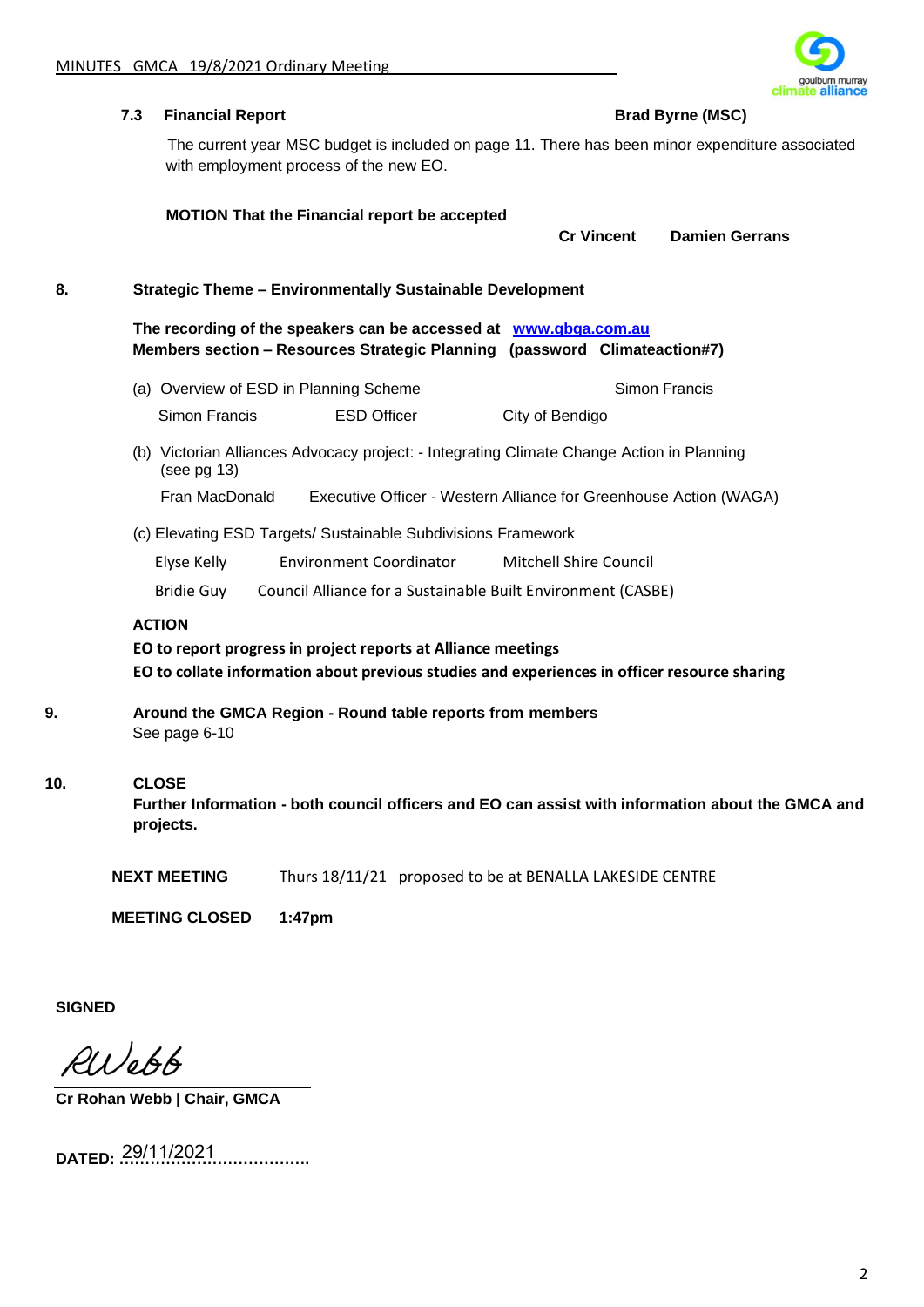

## MEETINGS ACTION TABLE UPDATE

| Date           | <b>ACTION</b>                                                                                                                              | <b>WHO</b> | <b>WHEN</b> |  |  |
|----------------|--------------------------------------------------------------------------------------------------------------------------------------------|------------|-------------|--|--|
|                | Complete<br>in progress<br>not commenced                                                                                                   |            |             |  |  |
| 2019           |                                                                                                                                            |            |             |  |  |
| AC may         | Develop a criteria list to evaluate suitability of any proposal for GMCA action                                                            | EO.        | <b>TBD</b>  |  |  |
| AC may         | Induction procedure/checklist for AC Being planned by AC                                                                                   | EO.        | <b>TBD</b>  |  |  |
| 2020           | <b>Ordinary Meetings</b>                                                                                                                   |            |             |  |  |
| Feb 19         | EO to prioritise development of the Communications and Engagement Plan in<br>the action plan. Subcommittee of Alliance Committee to assist | EO.        | <b>TBD</b>  |  |  |
| Dec 17         | EO to compile examples of decisions made by Councils to purchase EVs,<br>including considerations when leasing council fleet.- see below   | EO.        |             |  |  |
| 2021           | <b>Ordinary Meetings</b>                                                                                                                   |            |             |  |  |
| August<br>2021 | The EO will circulate the preliminary advocacy for the AAPs and seek further<br>input.                                                     | EO.        |             |  |  |
| August<br>2021 | EO to collate information about previous studies and experiences concerning<br>officer resource sharing                                    | EO.        |             |  |  |

#### **Fleet Transition Approaches**

Shepparton Council is using Leaf and Kona with a 2x14kW chargers (office and depot). The decision to purchase included evaluation of benefits using the GMCA/NDEVR and Climate works EV evaluation tools.

Benalla Council is investigating leasing of EVs.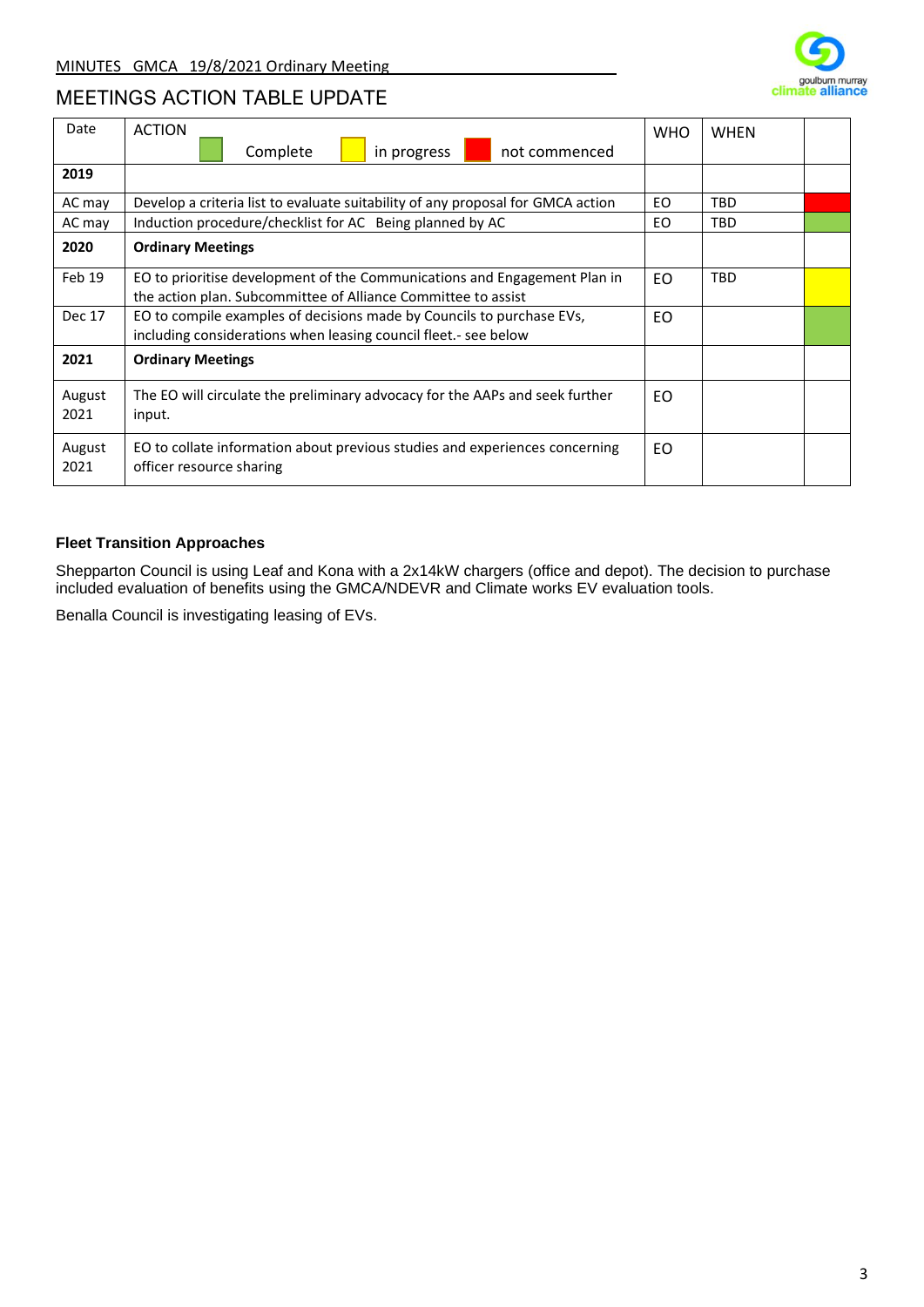

#### **ADVOCACY REPORT AUGUST 2021**

GMCA advocacy is set out on the GMCA website under 'News' then 'Advocacy'.

Submission to STANDING COMMITTEE ON THE ENVIRONMENT AND ENERGY (Parliament of Australia) Inquiry into the Australian Local Power Agency Bill 2021 and Australian Local Power Agency (Consequential Amendments) Bill 2021 – joint submission GMCA and CVGA

- inquiry is examining the Australian Local Power Agency Bill 2021, introduced by the member for Indi, based on the Local Power Plan
- The EO will be speaking to this submission at committee hearing on Friday 27<sup>th</sup> August

#### Victorian Gas Substitution Roadmap

Submission by the Victorian Alliances to DELWP consultation document Key Points

• Urgent and full decarbonisation is required – Action should not be delayed when there are cost effective solutions available today. Actions need to be taken within the timeframes of the state's legislated interim emission reduction targets.

• Seize the economic opportunity – The transition presents enormous opportunities to expand the clean energy industry, generate jobs, boost economic productivity, and position Victoria as a leader in clean energy technologies.

• Ensure the transition is socially inclusive and equitable – The transition needs to be managed to ensure that the benefits are shared equitably and that the costs are not unduly borne by vulnerable communities and rural regions and those least able to afford it. Gas substitution could only benefit communities with gas reticulation.

#### Infrastructure Victoria "Towards 2050-Gas infrastructure zero emissions economy" study

The submission to DELWP was also submitted to this consultation.

#### Victorian Sectoral Adaptation Action Plans (AAPs)

GMCA submission – particularly Primary Production AAP and Built Environment AAP. Making this submission allows the GMCA to be involved in further consultation.

#### **UPCOMING**

#### Joint Advocacy in Planning by Victorian Alliances

This is a medium term project to advocate to the State government for development of the Planning Scheme to deliver land use and development that provides for Victorian communities to be resilient, equitable and safe in a changing climate. SEE pg 8 (summary also reported in May 2021 meeting)

#### Energy Efficient, Safe and Equitable housing standards

Advocacy will continue with the Healthy Affordable Homes Coalition (national coalition led by ACOSS) and One Million Homes (Victorian advocacy) on:

- Development of the National Construction Code for new builds and major renovations energy efficiency, star rating, efficient appliance standards etc
- Update the NLEPP with recent studies by Deloitte for ACOSS
- Victorian and national minimum rental standards
- Development of federal trajectory for low energy buildings (new and existing buildings)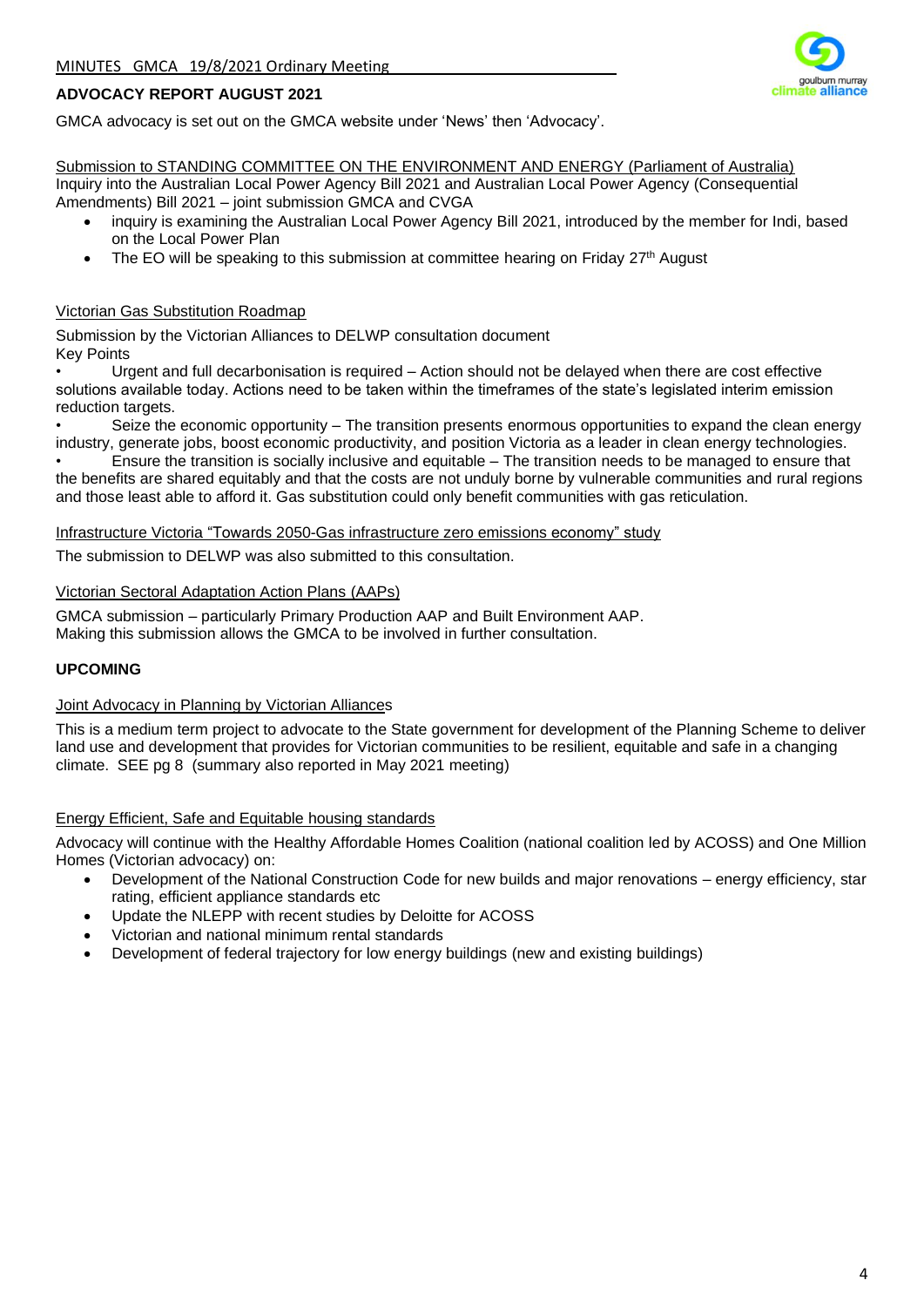

## EXECUTIVE OFFICER REPORT – Projects run or joined by GMCA

|                           | <b>DESCRIPTION</b>                                     | <b>PROGRESS AUGUST 2021</b>                        | PROPOSED ACTION           | Who      |
|---------------------------|--------------------------------------------------------|----------------------------------------------------|---------------------------|----------|
| Naturally                 | Planning project to increase urban forest canopy to    | Project Host: Strathbogie Shire                    | Form PCG and              | M Odgers |
| Cooler Towns              | cool towns and achieve extra benefits for public       | FUNDED \$60,000                                    | evaluation panel          | EO       |
|                           | wellbeing, environment, vulnerable areas, business     | (DELWP Climate Ready Hume Regional Grants)         | Organise officer support  |          |
|                           | areas                                                  | RFQ released and closes 24 August                  | for project.              |          |
| Upgrade MV                | Ausnet has proposed co-funding for a bulk              | Preliminary meetings have occurred with Ausnet     | Further meetings planned  | EO       |
| lights to LED             | changeover for 80W MV lights to 18W LED lights.        | (GMCA, EAGA and SECCA, plus Sarah Buckley)         |                           |          |
| (Ausnet area)             | This will have savings in energy use (alpine,          | rep from Alpine Shire, and council reps from other |                           |          |
|                           | benalla, mansfield, murrindindi, mitchell, murrindindi | regions                                            |                           |          |
|                           | strathbogie, towong, wangaratta, wodonga)              |                                                    |                           |          |
| Municipal                 | Review of PHWPs shows that climate change              | EO participating in regional working group with    | No further planned        | EO       |
| Public Health &           | considerations could be improved in the Plans          | DELWP and DHHS as part of Regional                 |                           |          |
| Wellbeing<br><b>Plans</b> |                                                        | <b>Adaptation Strategy</b>                         |                           |          |
|                           |                                                        | Briefings at May Alliance meeting                  |                           |          |
| ESD in                    | Sustainable Subdivision Framework in trial stage       | Presentation at GMCA meeting August 19             | EO monitor progress       | EO       |
| planning                  | (project lead Wodonga)                                 |                                                    |                           |          |
| scheme -                  |                                                        |                                                    |                           |          |
| subdivision               |                                                        |                                                    |                           |          |
| <b>Elevating ESD</b>      | CASBE project with several GMCA councils               | Elyse Kelly from Mitchell Shire is on Project      | Monitor progress          | EK       |
| Targets                   | involved - Mitchell, Shepparton, Wodonga               | Committee                                          |                           |          |
| Vic Alliances             | The EO liaises with other alliances on several         | Planning Advocacy project – presentation to        | EO involvement in Project | EO       |
|                           | projects                                               | meeting 19 August 2021                             | <b>Advisory Team</b>      |          |
|                           |                                                        |                                                    |                           |          |
| Hume Region               | Final consultation complete; final Strategy being      | EO represents GMCA in this project and facilitate  | Liaise about further work | EO       |
| Adaptation                | reviewed within DELWP for final approval. And          | communication                                      | in next year of RAS       |          |
| Strategy                  | release                                                |                                                    | implementation            |          |

### GRANT OPPORTUNITIES

| <b>PROJECT</b>    | <b>GRANT OPPORTUNITY</b>                    | <b>Status</b>                                                                                    |
|-------------------|---------------------------------------------|--------------------------------------------------------------------------------------------------|
|                   |                                             |                                                                                                  |
| EV charge         | <b>Destination Chargers Across Victoria</b> | EO assisted joint application by 5 councils in NE Vic (Lead – Towong Shire with Alpine, Benalla, |
| stations-regional | Closed 13/8/2021                            | Murrindindi and Wangaratta)                                                                      |
|                   | Several applications submitted              | And separate applications by Moira Shire and Mitchell Shire                                      |
|                   |                                             | Many Councils also supported an application by Evie Networks                                     |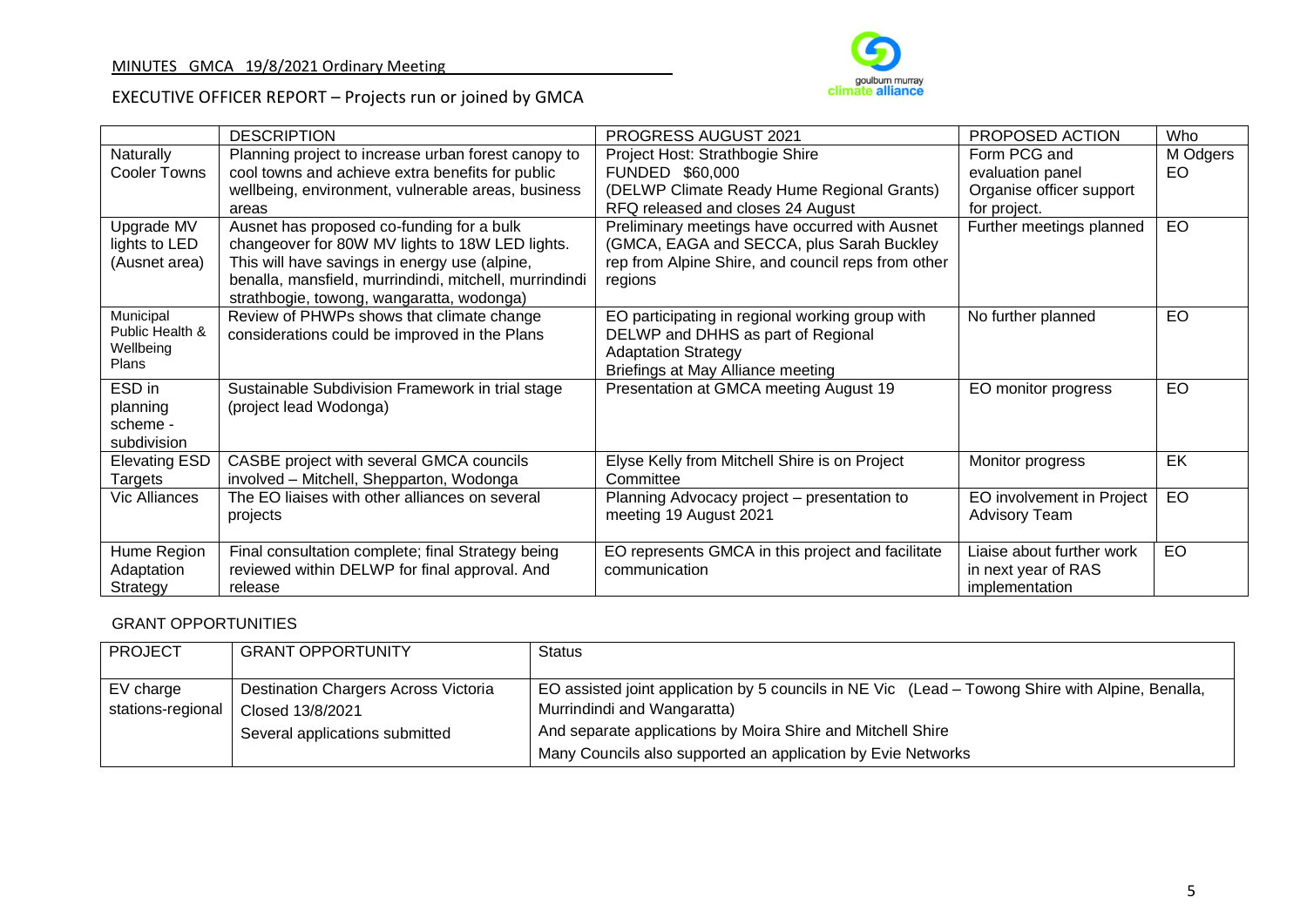

| June - Aug 2021  | <b>UNINGLE ANIANCE</b><br><b>GMCA AROUND THE REGION UPDATES FROM COUNCILS</b><br>REPORT FOR MAIN GMCA MEETING August 19, 2021                                                                                                                                                                                                                                                     |  |  |  |  |  |
|------------------|-----------------------------------------------------------------------------------------------------------------------------------------------------------------------------------------------------------------------------------------------------------------------------------------------------------------------------------------------------------------------------------|--|--|--|--|--|
| <b>ALPINE</b>    | • Climate Action Plan is completed and scheduled for adoption on the 8 September. If adopted. Council will commit to net zero<br>emissions by July 2023 for its corporate GHG emissions.                                                                                                                                                                                          |  |  |  |  |  |
|                  | • Local landfills GHG emissions measured onsite using flux meters to assess flows                                                                                                                                                                                                                                                                                                 |  |  |  |  |  |
|                  | . Our corporate GHG emissions incorporated those emissions associated with Councils closed landfills.                                                                                                                                                                                                                                                                             |  |  |  |  |  |
|                  | . Solar and battery installations completed across 4 Councils major facilities.                                                                                                                                                                                                                                                                                                   |  |  |  |  |  |
|                  | • Joint application completed to the Destination Charging Across Victoria.                                                                                                                                                                                                                                                                                                        |  |  |  |  |  |
| <b>BENALLA</b>   | • Contributed a support letter to the joint application completed to the Destination Charging Across Victoria.                                                                                                                                                                                                                                                                    |  |  |  |  |  |
|                  | • Manager for Economic Development and Sustainability, Adam Saddler, started on 26 July                                                                                                                                                                                                                                                                                           |  |  |  |  |  |
|                  | • Recently advertised for an Environmental Sustainability Coordinator to fill vacant position at Council                                                                                                                                                                                                                                                                          |  |  |  |  |  |
|                  | • Council is keen to maximise growth in solar farms                                                                                                                                                                                                                                                                                                                               |  |  |  |  |  |
| <b>CAMPASPE</b>  | • The launch of Charging the Regions 2, the electric vehicle chargers in Echuca was held on 17 June. The launch featured in social<br>media, local newspaper and WIN News. Unfortunately, the chargers have spent a couple of weeks offline due to component<br>failure caused by a storm energy surge. Now that the components have arrived, the chargers will be fixed shortly. |  |  |  |  |  |
|                  | . Initiated Integrated Water Management Project Recycled Water for a Greener Echuca. This project is a feasibility study for a                                                                                                                                                                                                                                                    |  |  |  |  |  |
|                  | recycled water scheme from the Echuca West Water Reclamation Plant for irrigation of key public spaces.                                                                                                                                                                                                                                                                           |  |  |  |  |  |
|                  | • Council is developing the Campaspe Municipal Health & Wellbeing Plan 2021-25 with a draft report to go to Council in September<br>• Council has committed funding in 2021-22 for energy efficiency projects and solar for council buildings                                                                                                                                     |  |  |  |  |  |
|                  |                                                                                                                                                                                                                                                                                                                                                                                   |  |  |  |  |  |
|                  | • Great presentation from Bronwyn promoting the Alliance to Campaspe's Councillors.                                                                                                                                                                                                                                                                                               |  |  |  |  |  |
| <b>INDIGO</b>    | • VECO kicked in on 1 <sup>st</sup> July so council's energy is 100% renewables. Transfer to Red Energy pretty seamless.                                                                                                                                                                                                                                                          |  |  |  |  |  |
|                  | • Floret (Flo) Meredith has started as Sustainability Projects Officer (part-time) to back-fill for Helen Jones while she is on long-<br>service leave until Jan 2022. She will concentrate on implementation of the Emissions Reduction Plan and support for community<br>projects.                                                                                              |  |  |  |  |  |
|                  | • Council's community sustainability grants are currently being implemented.                                                                                                                                                                                                                                                                                                      |  |  |  |  |  |
|                  | • Council's Emissions Reduction Plan (ERP) has been finalised and is now a working document. Our goal (currently) is zero net<br>emissions by 2035. NDEVR Environmental has since delivered a Carbon Accounting 101 session and an ERP overview to<br>Council's Executive Management Team. VECO involvement has reduced Council's total greenhouse emissions by almost 20%.       |  |  |  |  |  |
|                  | • Council is submitting two applications to Sustainability Victoria's Community Climate Change & Energy Action Program (Stream 1)                                                                                                                                                                                                                                                 |  |  |  |  |  |
| <b>MANSFIELD</b> | • Council provided a letter of support to Evie's proposal for an EV fast charger to be located in Mansfield                                                                                                                                                                                                                                                                       |  |  |  |  |  |
|                  | • Applying to SV Community Climate Change & Energy Action Program (Stream 1 – audits)                                                                                                                                                                                                                                                                                             |  |  |  |  |  |
|                  | • Renewable Energy Mansfield is applying for funding for a project at a community hall for solar, battery and EV charger                                                                                                                                                                                                                                                          |  |  |  |  |  |
|                  | • The Open Space Strategy has been drafted; including greening projects and link to existing integrated water management plan                                                                                                                                                                                                                                                     |  |  |  |  |  |
|                  | Mansfield Climate Action Plan Background Paper and summary papers released for public comment. See link here<br>$\bullet$                                                                                                                                                                                                                                                         |  |  |  |  |  |
|                  | Next step is Councillor workshop is Councillor workshop to prioritise actions                                                                                                                                                                                                                                                                                                     |  |  |  |  |  |
| <b>MITCHELL</b>  | • Submission made to DCAV funding opportunity for 2 x 25kWDC charging stations at the Broadford Civic Centre carpark as well                                                                                                                                                                                                                                                      |  |  |  |  |  |
|                  | as support for Evie's proposal.                                                                                                                                                                                                                                                                                                                                                   |  |  |  |  |  |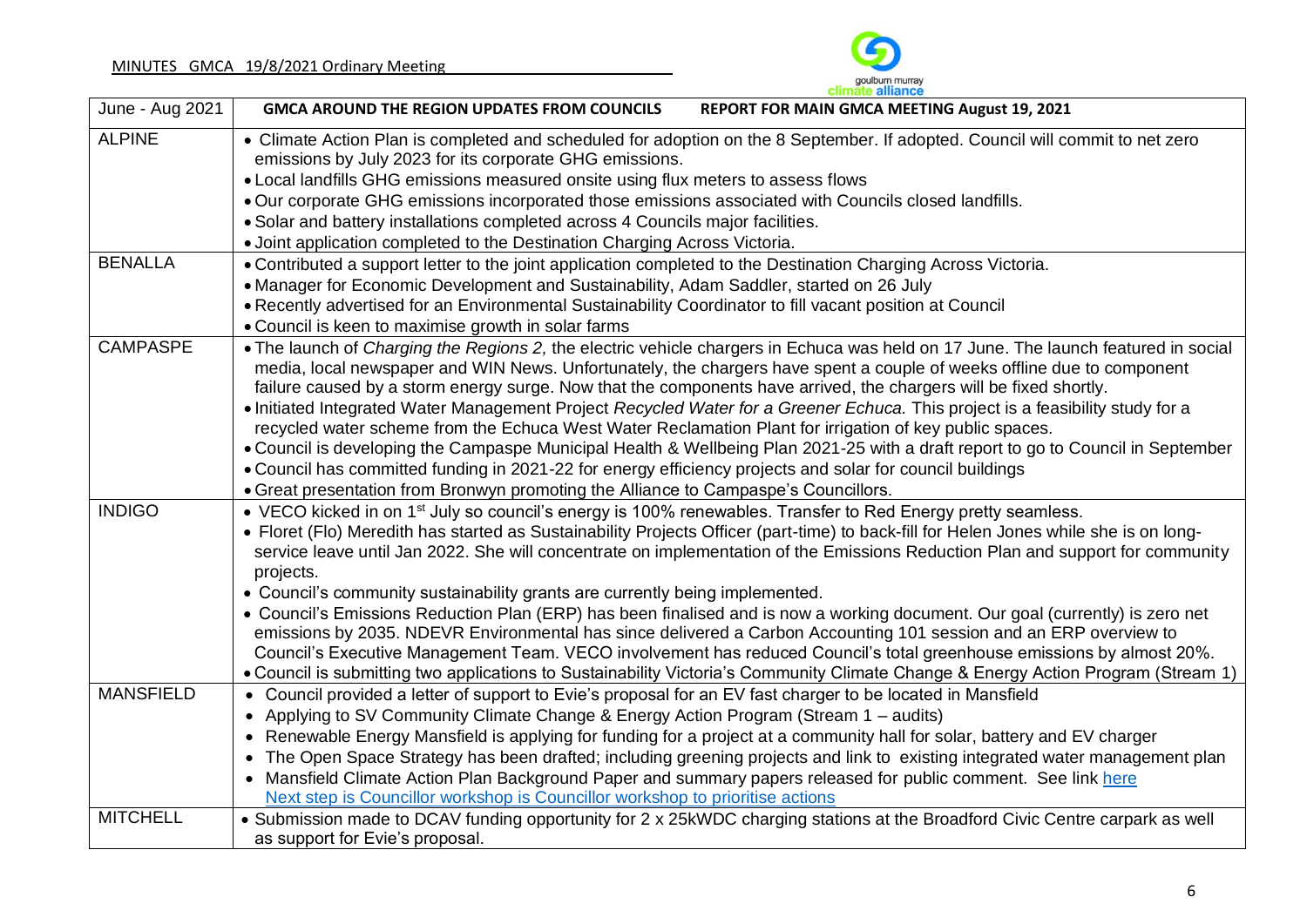

|                    | • ESD Policy for Council Buildings out for public feedback until 18 <sup>th</sup> August. Will go to Council in September for adoption. |
|--------------------|-----------------------------------------------------------------------------------------------------------------------------------------|
|                    | • ESD training conducted by Hip v Hype for Council staff to help build capacity prior to policy adoption.                               |
|                    | . Planning a 'Sustainable Homes' day event for end of the year in collaboration with Mitchell Community Energy.                         |
|                    | • Have set standards to increase our purchase of 100% recycled paper.                                                                   |
|                    | • Re-working our website to include information on sustainable living and climate change.                                               |
|                    | • Notice of Motion by Councillors for a potential Climate Emergency approach is being researched for Council in September               |
| <b>MOIRA</b>       | • Individual Council submission made to DCAV funding opportunity for a 50kW DC charger at Federation Park, Cobram                       |
|                    | • Council also endorsed Evie's proposal for a fast charger to be located in Yarrawonga                                                  |
|                    | • 50kW solar system on Numurkah Sports & Aquatic Centre completed July 2021                                                             |
|                    | • Currently completing end of financial year energy, water and emissions reporting                                                      |
| <b>MURRINDINDI</b> | • Murrindindi was included in the joint GMCA application to the Destination Charging Across Victoria funding, as well as Evie and       |
|                    | Linga Networks applications                                                                                                             |
|                    | • Submission provided in support of Australian Local Power Agency Bill 2021                                                             |
|                    | • Emissions reduction pathways work completed by consultant 2XE                                                                         |
|                    | • Currently undertaking a climate change risk analysis across the organisation; developing a draft Adaptation (and Mitigation) Plan.    |
|                    | . Working with community group 2030Yea to have solar panels installed on community buildings, with most recent successful grant         |
|                    | sought by the group being for Yea Community / Pottery Shed.                                                                             |
|                    | . Working with NATION PARTNERS on Climate change topics of interest - risk to council infrastructure and people                         |
| <b>SHEPPARTON</b>  | • Still tidying up the transfer of accounts from AGL to Red as part of VECO program, identified many invoices not issued by AGL         |
|                    | . 2030 Emissions Plan Options Paper received approval from ELT for the 'Do all' option, which is to take all practical steps to         |
|                    | reduce emissions, leaving only a small amount to offset. Currently preparing report for Councillors                                     |
|                    | • Climate Emergency Action Plan has developed background papers, and currently engaging in targeted workshops with focus                |
|                    | groups to shape the draft plan                                                                                                          |
|                    | • Community sustainability grant round currently open                                                                                   |
|                    | • DC charger installation has been delayed due to supply chain issues, likely now September                                             |
|                    | • Expecting another 6 EVs to join council fleet this financial year, trialled an MG                                                     |
|                    | • Investigating upgrading our fleet chargers from AC to DC                                                                              |
|                    | • DCAV letters of support to Evie and Tatura car wash                                                                                   |
|                    | • Applications for audits through SVs Community Climate Change Energy grant program for community sites; some requests for              |
|                    | Stream 2 but Council unable to commit to these as require budget and staff resourcing                                                   |
|                    | • One Tree Per Child revegetation plantings delayed due to Covid                                                                        |
|                    | • Feedback provided for RCS, State sector adaptation plans                                                                              |
| <b>STRATHBOGIE</b> | • DCAV – letters of support to both Evie and Linga for a EV charger in Nagambie (location to be determined)                             |
|                    | • Climate Change Community Panel had to be cancelled because of (surprise!) COVID. Looking at options to move online.                   |
|                    | • 4 Applications under the Climate Change and Energy Action Grants (3 for stream 1 and 1 for stream 2)                                  |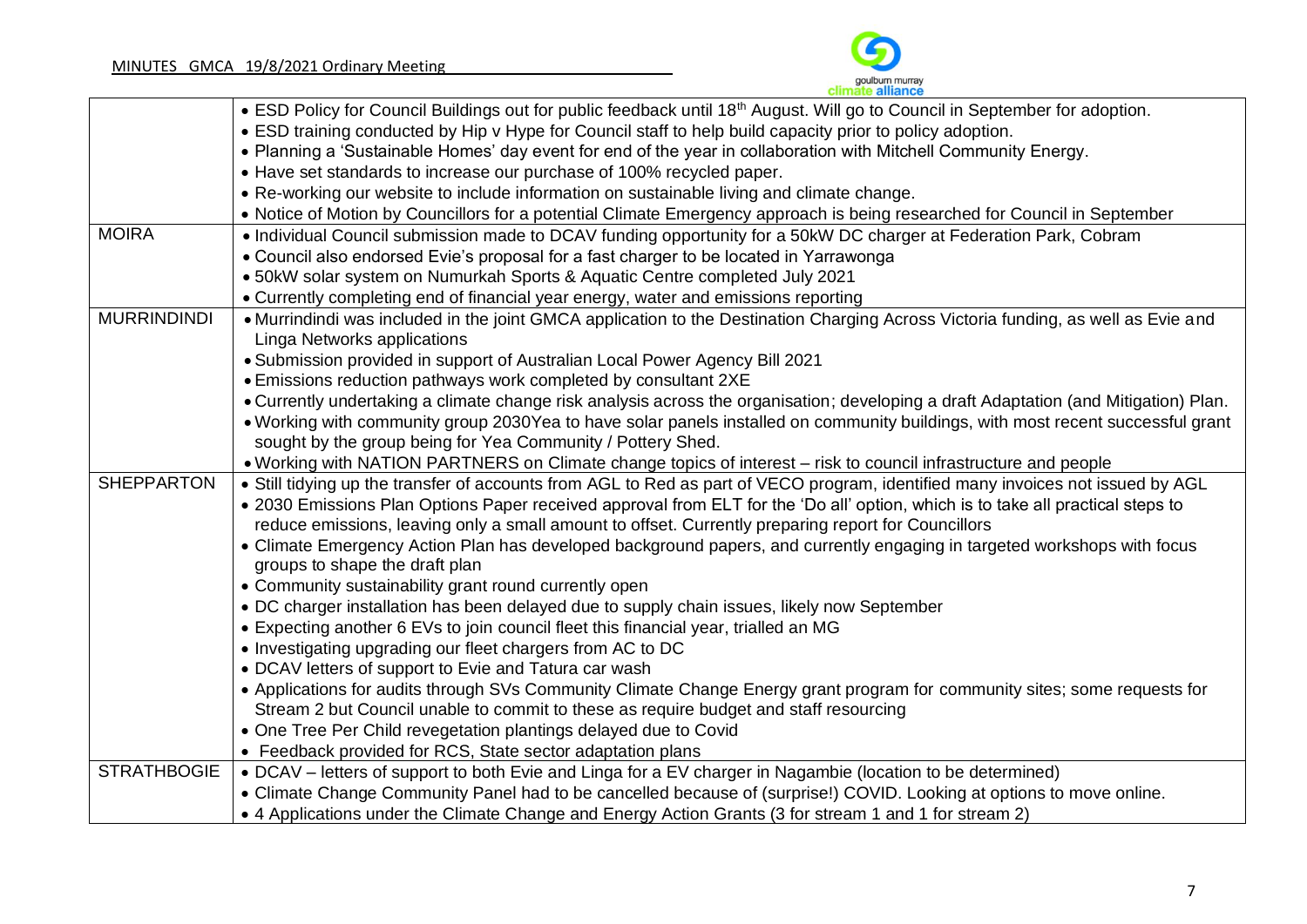

|                   | • Avenel Memorial Hall was successful in getting funding in the budget for solar panel and battery so that can operate as a heat                                                                                                                                                                                                       |
|-------------------|----------------------------------------------------------------------------------------------------------------------------------------------------------------------------------------------------------------------------------------------------------------------------------------------------------------------------------------|
|                   | refuge during power outages.                                                                                                                                                                                                                                                                                                           |
|                   | • Naturally Cooler towns is in the market (26 tenderers downloaded so far)                                                                                                                                                                                                                                                             |
|                   | • Greening Euroa has a preliminary design and we are working on the lobbying plan to get funding for the project.                                                                                                                                                                                                                      |
| <b>TOWONG</b>     | • New staff member (Anthony Dufty) commenced at Tallangatta office on 15 June.                                                                                                                                                                                                                                                         |
|                   | Towong is lead for DCAV Joint submission on behalf of Murrundindi, Benalla, Wangaratta, Alpine and Towong Shire. Thank you,<br>Bronwyn, for your assistance with the application. If successful, this project compliments Evie and Linga applications by other<br>Councils and Corryong CBD streetscape EV charge station development. |
|                   | • Attended meeting with Ausnet on street lighting project. Audit needed to ensure Ausnet's database of lighting types and<br>numbers is correct.                                                                                                                                                                                       |
| <b>WANGARATTA</b> | • Environmental Sustainability Strategy 2021-2025 was endorsed at the June meeting.                                                                                                                                                                                                                                                    |
|                   | • Support provided to Swamps, Rivers & Ranges to host 'Navigating climate change in North East Landscapes' Forum in<br>Wangaratta on 27 <sup>th</sup> of August.                                                                                                                                                                       |
|                   | . Part of DCAV Joint Submission led by Towong and together with Murrundindi, Benalla, and Alpine.                                                                                                                                                                                                                                      |
|                   | • Emission & energy reporting currently underway.                                                                                                                                                                                                                                                                                      |
|                   | • Community & school tree planting day moved to September due to COVID restrictions.                                                                                                                                                                                                                                                   |
|                   | • Recruitment for a Bush Regen support officer completed, new starter commencing in August.                                                                                                                                                                                                                                            |
|                   | . Working with Wangaratta Landcare & Sustainability Network on Sustainable House Day/Month activities.                                                                                                                                                                                                                                 |
|                   | • Communities Combating Pests & Weeds program update: fencing material has been delivered, permits have been received,<br>weed control in progress and ACUP courses have started running with more to come throughout the year.                                                                                                        |
|                   | • RCOW in discussion with Mondo Project Edge for potential 100kW solar system on council depot (to be used in Edge<br>investigation of interaction of medium solar systems with grid)                                                                                                                                                  |
|                   | • Applying for SV Community Climate Change & Energy Action Program (Stream 2)                                                                                                                                                                                                                                                          |
| <b>WODONGA</b>    | . Engagement with consultants to identify evidence-based targets for the rewrite of the Sustainability Strategy has concluded.                                                                                                                                                                                                         |
|                   | Currently undergoing internal review to acquire feedback about the identified targets before actual rewrite.                                                                                                                                                                                                                           |
|                   | • Submitted letter of support to Evie Network to support their grant application for the DCAV program.                                                                                                                                                                                                                                 |
|                   | • 50kW PV system installed on Hyphen - Wodonga's new library gallery. Publicly accessible live monitoring screen was installed for                                                                                                                                                                                                     |
|                   | the Cube's 90kW PV system to act as a public engagement tool.                                                                                                                                                                                                                                                                          |
|                   | • Previously developed ESD Factsheets were distributed to builders at display homes to raise awareness about ESD principles<br>among builders and new home owners.                                                                                                                                                                     |
|                   | • Currently working with Communications team on a fortnightly internal newsletter to improve communication between business                                                                                                                                                                                                            |
|                   | units with regards to sustainability.                                                                                                                                                                                                                                                                                                  |
| <b>GB CMA</b>     | • On the 29 June the Goulburn Broken CMA released the draft Goulburn Broken Regional Catchment Strategy (the strategy) for                                                                                                                                                                                                             |
|                   | public comment. Individuals, groups and organisations could provide comments on the strategy via the Engage Victoria online                                                                                                                                                                                                            |
|                   | survey, three online workshops and/or direct email or phone calls. Along with our usual column in Country News and                                                                                                                                                                                                                     |
|                   | environmental water ad in the Shepp Adviser, we started a newspaper, radio (Triple MMM and Hit FM) and social media                                                                                                                                                                                                                    |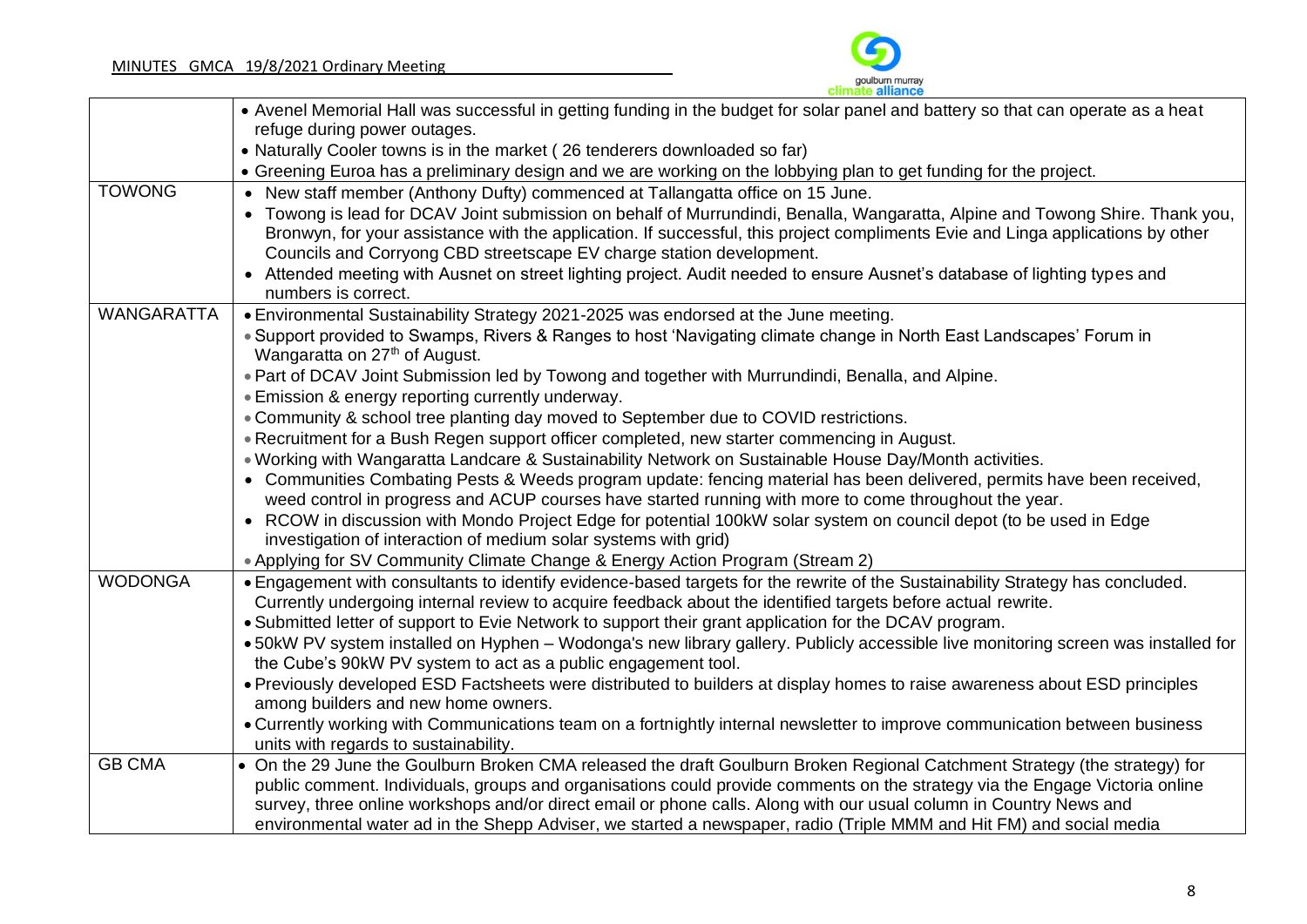

|                          | campaign to promote the draft Goulburn Broken RCS feedback period. Project staff are now compiling all feedback into a central                                                        |
|--------------------------|---------------------------------------------------------------------------------------------------------------------------------------------------------------------------------------|
|                          | spreadsheet for discussion with the GB CMA Board, staff and other technical experts                                                                                                   |
|                          | Successful achievement of additional investment from a number of DELWP programs for a Vic CMA project to support co-                                                                  |
|                          | investment models for carbon offset projects with multiple outcomes. This is an exciting stage in progressing initiatives for CMAs                                                    |
|                          | to support agency and other investment in biodiversity and carbon programs. The initial aim is the design of an investment model                                                      |
|                          | that enables Water Corporations to meet their Statement of Obligation net zero requirements and maximise catchment outcomes                                                           |
|                          | through mixed species biodiversity plantings.                                                                                                                                         |
|                          | The GB CMA had a climate audit in early August and are awaiting the report to find out how we can add some improvements to                                                            |
|                          | business.                                                                                                                                                                             |
| <b>NECMA</b>             | • Alpine Valleys Dairy Inc now has a climate adaptation road map for the group to work through to meet the challenges of climate                                                      |
|                          | change. The group has identified the need for a concerted effort to work through the challenges that have been identified.                                                            |
|                          | • A "Disaster recovery and climate change" leadership program has started with 21 delegates enrolled and 3 days of the program                                                        |
|                          | delivered. The program designed with support by the Alpine Valleys Community Leadership program is 8 sessions in total and will                                                       |
|                          | support the ongoing development of human capital of the region on the climate theme.                                                                                                  |
|                          | • The regional Catchment Strategy for the North East is out for comment currently for a period of 8 weeks. There is a considerable                                                    |
|                          | focus on climate change and the roles the region undertakes to support the transition to a low carbon environment.                                                                    |
| <b>DELWP</b>             | • Fiona Roberts has commenced in the role of Renewable Energy Engagement and Partnership Officer, supporting Hume region's                                                            |
|                          | transition to renewable energy. Fiona will be leading local engagement on the development of the two Renewable Energy Zones                                                           |
|                          | (REZs) in Hume region: Central North Victoria and Ovens Murray (and Development of REZs across Victoria). Please reach out                                                            |
|                          | to Fiona for more information: fiona.roberts@delwp.vic.gov.au or 0436 691 476.                                                                                                        |
|                          | • The DELWP Hume team recently supported the release of the VRET II Benefit Sharing Guide updated for renewable energy                                                                |
|                          | development in Victoria. It updates the Victorian Government's expectations for community engagement and benefit sharing                                                              |
|                          | practices for renewable energy development in Victoria. The Guide can also be used to inform submissions to the upcoming<br>Second Victorian Renewable Energy Target Auction (VRET2). |
|                          | • The Hume Climate Change Regional Adaptation Strategy (RAS) has been completed and preparing for formal launch. Thank you                                                            |
|                          | to everyone who has contributed ad worked so hard in developing the RAS.                                                                                                              |
|                          | • DELWP Hume have been developing 2021/22 engagement activities under Climate Ready Hume, aligning to the RAS goals and                                                               |
|                          | feedback from project partners and the community. We hope to share these with you fully soon, but include another Community                                                           |
|                          | mini-grant round and expansion of youth led programs.                                                                                                                                 |
|                          | • DELWP Hume teams have provided feedback to GB and NE CMA RCS consultation, and draft Sector Adaptation Action Plans                                                                 |
|                          | with consideration to climate change and renewable energy outcomes outlined by Hume communtiy.                                                                                        |
|                          | • We are still hosting a monthly newsletter – please contact climateready.hume@delwp.vic.gov.au to subscribe or if there are any                                                      |
|                          | articles you would like us to include.                                                                                                                                                |
| $\overline{\mathsf{SV}}$ | https://www.sustainability.vic.gov.au/energy-efficiency-and-reducing-emissions/in-a-business/small-business-energy-saver-<br>$\bullet$                                                |
|                          | program - GVCE and Indigo Power have been engaged to help businesses in Hume region take part in this program                                                                         |
|                          | https://www.sustainability.vic.gov.au/grants-funding-and-investment/funded-projects/recycling-and-reducing-waste                                                                      |
|                          | All the other programs SV are running for recycling and waste listed here – many more than we have heard about                                                                        |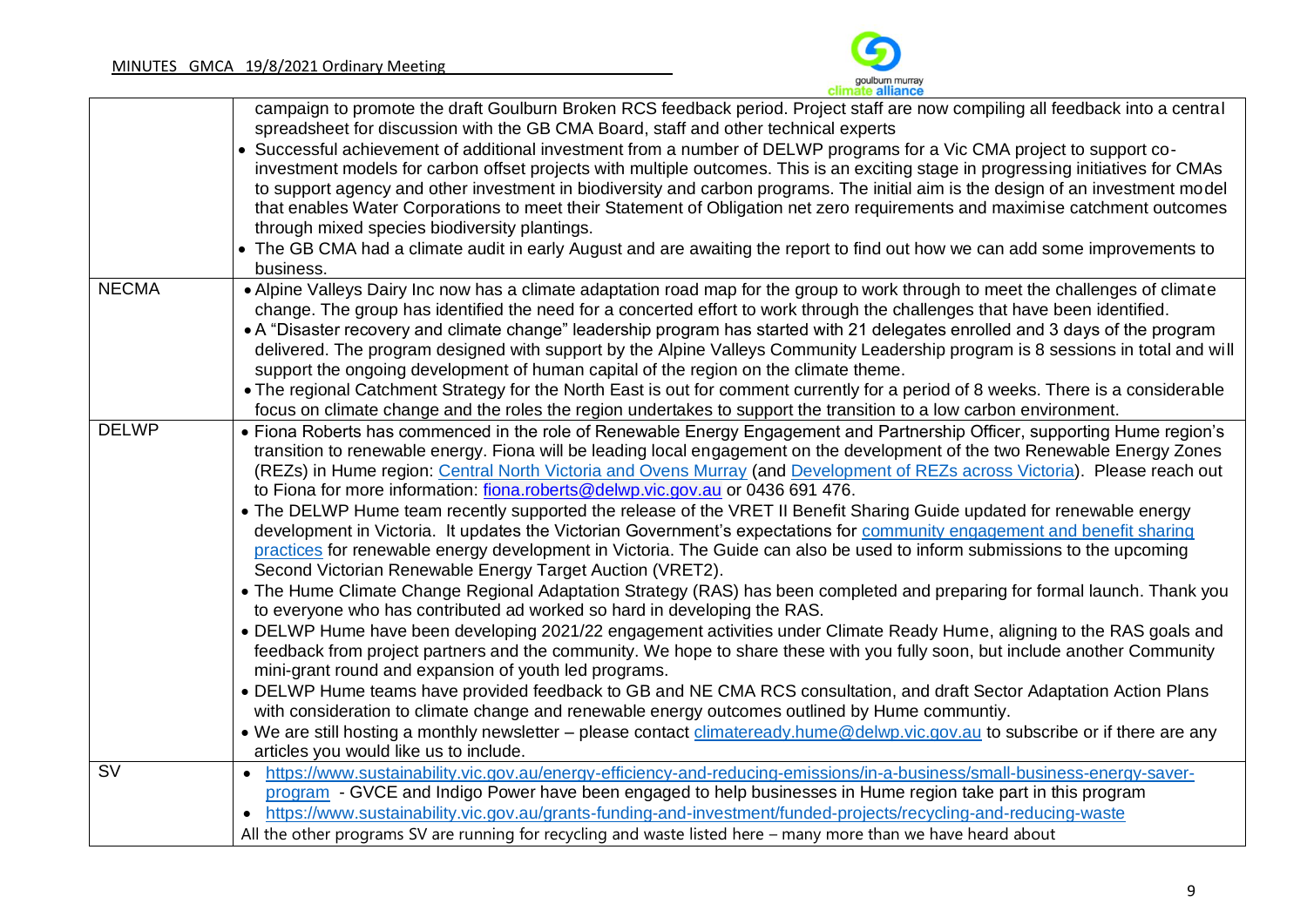

|              | https://www.sustainability.vic.gov.au/grants-funding-and-investment/grants-and-funding/community-power-hubs - announced<br>July 8th – Indigo Power is the lead partner organisation for Hume CPH, working with GVCE, and have identified local |
|--------------|------------------------------------------------------------------------------------------------------------------------------------------------------------------------------------------------------------------------------------------------|
|              | government as key stakeholder so there should be some connections being made soon. (SEE NEXT)                                                                                                                                                  |
| <b>NECEN</b> | EO keeps in touch with North East Community Energy Network. This is an information sharing and collaboration network.                                                                                                                          |
| update       | The network is expanding across the Hume – linked with the Hume Community Energy Hub which is run by Indigo Power, with                                                                                                                        |
|              | the Goulburn Valley Community Energy.                                                                                                                                                                                                          |
|              | • The NECEN gave me some useful links                                                                                                                                                                                                          |
|              | https://energyconsumersaustralia.com.au/news/foresighting-forum-webinar-two-system-resilience                                                                                                                                                  |
|              | https://energyconsumersaustralia.com.au/publications/resilient-system-resilient-communities-the-connections-that-matter                                                                                                                        |
|              | https://www.monash.edu/net-zero-initiative/toolbox                                                                                                                                                                                             |
|              |                                                                                                                                                                                                                                                |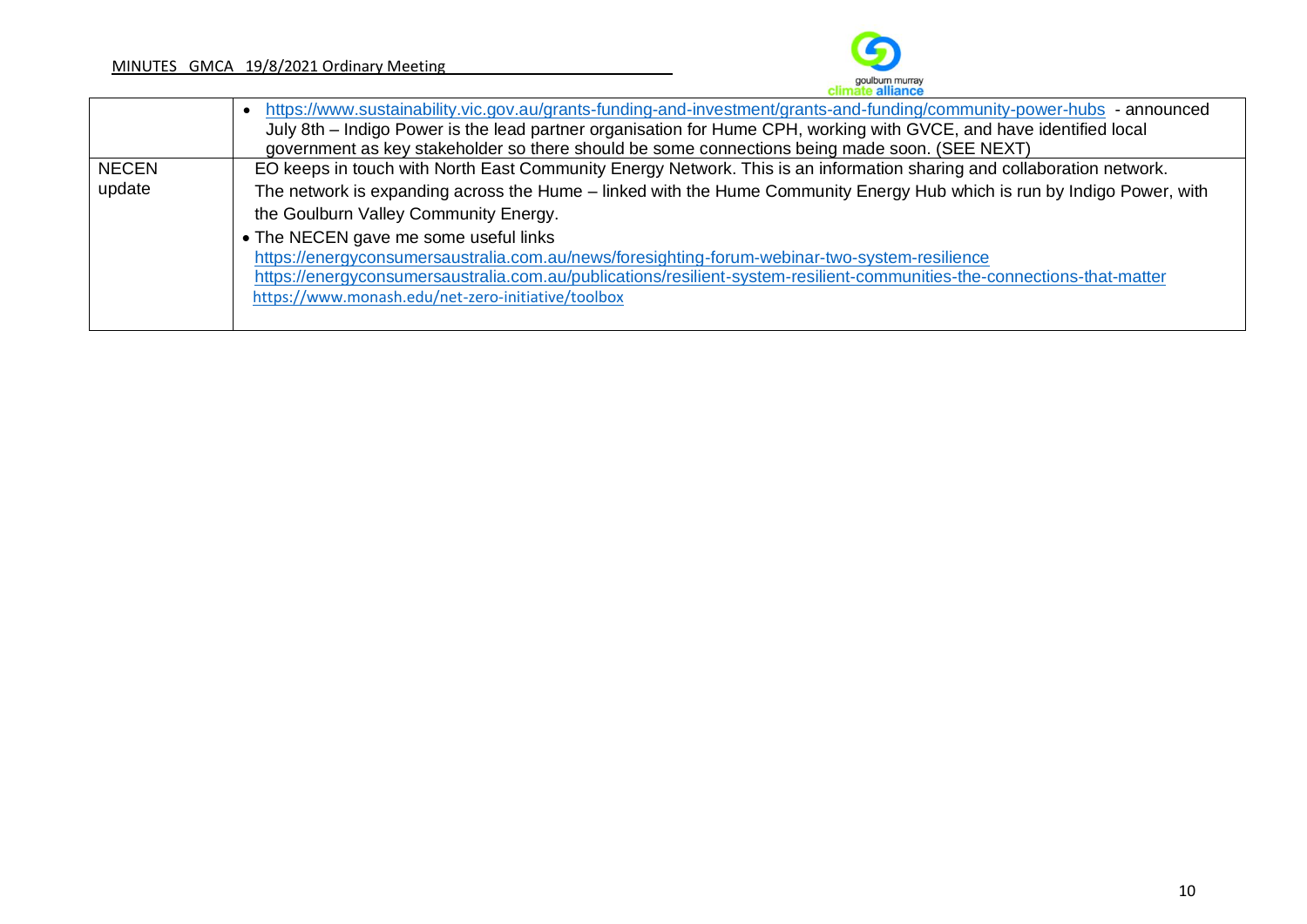

MINUTES 19/8/2021 Ordinary meeting

#### GMCA FINANCIAL REPORT – BUDGET for 2021-22

|  |  | Note the budget will be further developed as the financial transition from GSCC to MSC is finalised. |
|--|--|------------------------------------------------------------------------------------------------------|
|  |  |                                                                                                      |

| 001111 - Goulburn Murray Climate<br><b>Alliance</b> | <b>PrevYr Current</b><br><b>Budget</b> | <b>PrevYr Actuals</b> | <b>Original Budget</b> |
|-----------------------------------------------------|----------------------------------------|-----------------------|------------------------|
| 0010.0011 - Wages: Wages                            | $\overline{0}$                         | $\Omega$              | 98,217                 |
| 0220.0301 - Telephone : Creditors                   | 0                                      | $\Omega$              | 420                    |
| 0250.0301 - Advertising: Creditors                  | $\Omega$                               | $\Omega$              | 3,500                  |
| 0270.0301 - Subscriptions : Creditors               | 0                                      | $\Omega$              | 600                    |
| 0271.0301 - Memberships : Creditors                 | 0                                      | $\mathbf{0}$          | 1,000                  |
| 0280.0301 - Training: Creditors                     | 0                                      | $\Omega$              | $\Omega$               |
| 0475.0021 - Travel: Wages Allowances                | $\Omega$                               | $\Omega$              | 2,933                  |
| 0665.0301 - Materials : Creditors                   | $\Omega$                               | $\Omega$              | 600                    |
| 1363.0301 - Catering: Creditors                     | $\Omega$                               | $\Omega$              | 2,500                  |
| 2010.0301 - Admin Fee : Creditors                   | $\Omega$                               | $\Omega$              | 15,000                 |
|                                                     |                                        |                       |                        |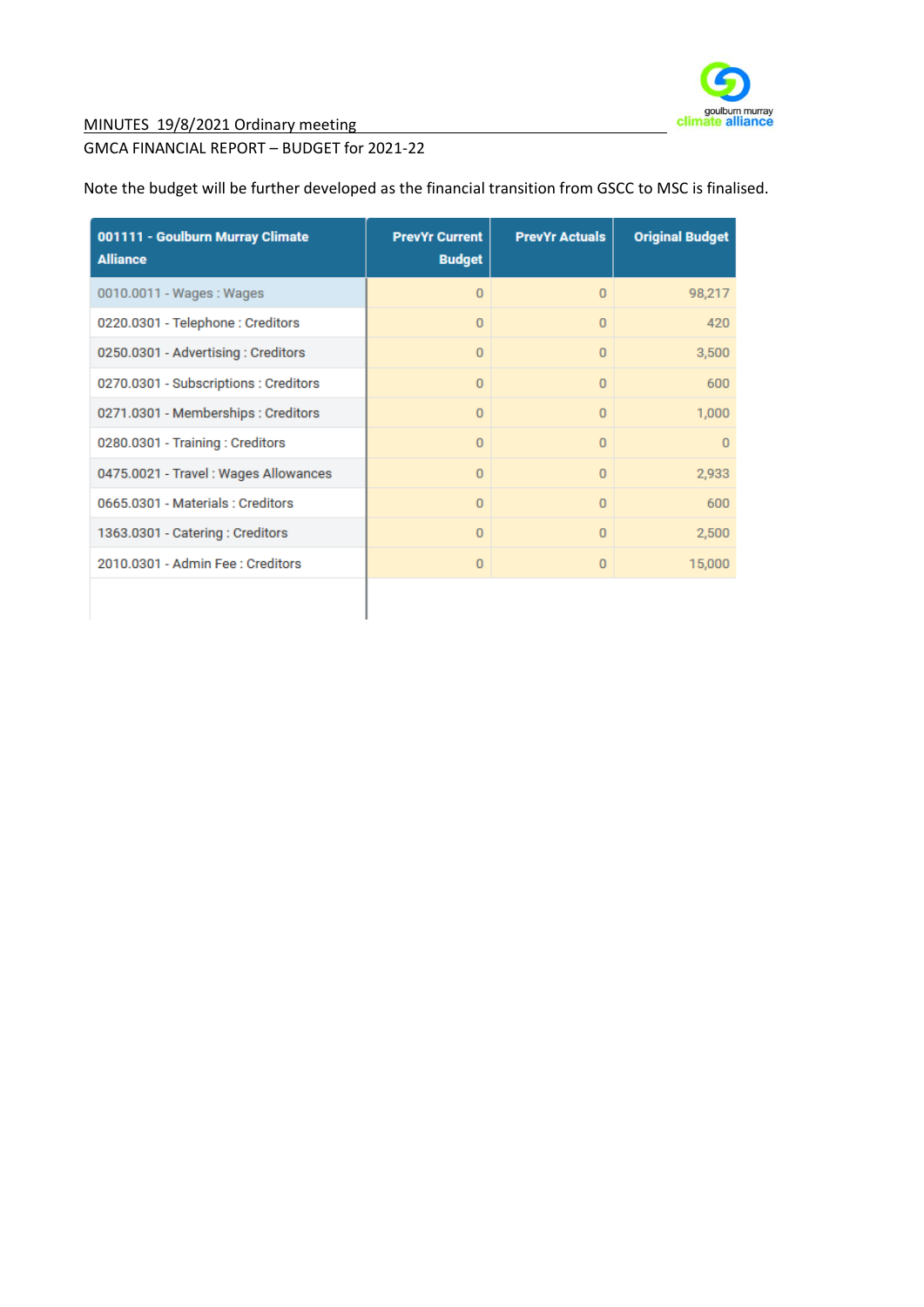

## **Meeting Schedule 2021**

The Ordinary Meeting dates are the third Thursday of the months February. May, August, and November.

| Officer meeting                                | Alliance committee                        | Ordinary meeting                         | School holidays |
|------------------------------------------------|-------------------------------------------|------------------------------------------|-----------------|
| 12-3 with lunch                                | $10 - 12$                                 | 10-2 with lunch                          | 2021            |
|                                                | Thurs 11/2/21                             |                                          |                 |
|                                                |                                           | Thurs 25/2/21 (EGM)                      |                 |
| Mon 26/4/21                                    |                                           |                                          | $2/4 - 18/4$    |
|                                                | Thurs 29/4/21                             | Thurs 20/5/21                            |                 |
|                                                |                                           |                                          |                 |
| Mon 26/7/21 & 2/8                              | (specifically, about EV project)          |                                          | $26/6 - 11/7$   |
|                                                |                                           |                                          |                 |
|                                                | Thurs 29/7/21                             | Thurs 19/8/21 (AGM)                      |                 |
|                                                |                                           |                                          |                 |
| Mon 11/10/21                                   |                                           |                                          | $18/9 - 3/10$   |
|                                                | Thurs 21/10/21                            | Thurs 18/11/21                           |                 |
|                                                |                                           | Benalla                                  |                 |
| All officer representatives members drawn from | Alliance Committee 4-9<br>representatives | Councillors + officer<br>representatives |                 |

| <b>COUNCIL</b> | <b>Invitees Ordinary Meeting 19 August 2021</b>          | <b>Apologies</b>       |
|----------------|----------------------------------------------------------|------------------------|
| Alpine         | Cr Charlie Vincent, Sarah Buckley                        | Cr Sarah Nicholas      |
| Benalla        | Adam Saddler                                             | Cr Gail O'Brien        |
| Campaspe       | Allison McCallum, Mayor Cr Chrissy Weller                |                        |
| DELWP (Hume)   | Kristie Roche,                                           | Chelsea Cherry Rebecca |
|                |                                                          | <b>Briody</b>          |
| <b>GBCMA</b>   | <b>Bek Caldwell</b>                                      | Kate Brunt             |
| Indigo         | Cr Diane Shepheard, Sam Niedra                           | Cr Sophie Price        |
| Mansfield      | Cr Rohan Webb, Damien Gerrans                            |                        |
| Mitchell       | Cr Louise Bannister, Brendan Garrett, Elyse Kelly        | Mike McIntosh          |
| Moira          | James Steinfort                                          | <b>Cr Maree Martin</b> |
| Murrindindi    | Cr John Walsh, Brad Byrne, Julie Kirkwood, Vito Albicini |                        |
| <b>NECMA</b>   |                                                          | Helen Wilson, Lachlan  |
|                |                                                          | Campbell               |
| Shepparton     | Cr Sam Spinks, Sharon Terry, Marisa O'Halloran           |                        |
| Strathbogie    | Cr Sally Hayes-Burke, Cr Paul Murray, Molly Odgers       |                        |
| Towong         | Cr Peter Dikschei, Anthony Dufty                         | Rachael Gadd           |
| Wangaratta     | Cr Jack Herry,                                           | Tina Whatley           |
|                |                                                          | Evelina Dudzinski      |
| Wodonga        | Wei Heng Chan                                            | Robyn Nicholas Cr Kat  |
|                |                                                          | Bennett, Leon Schultz  |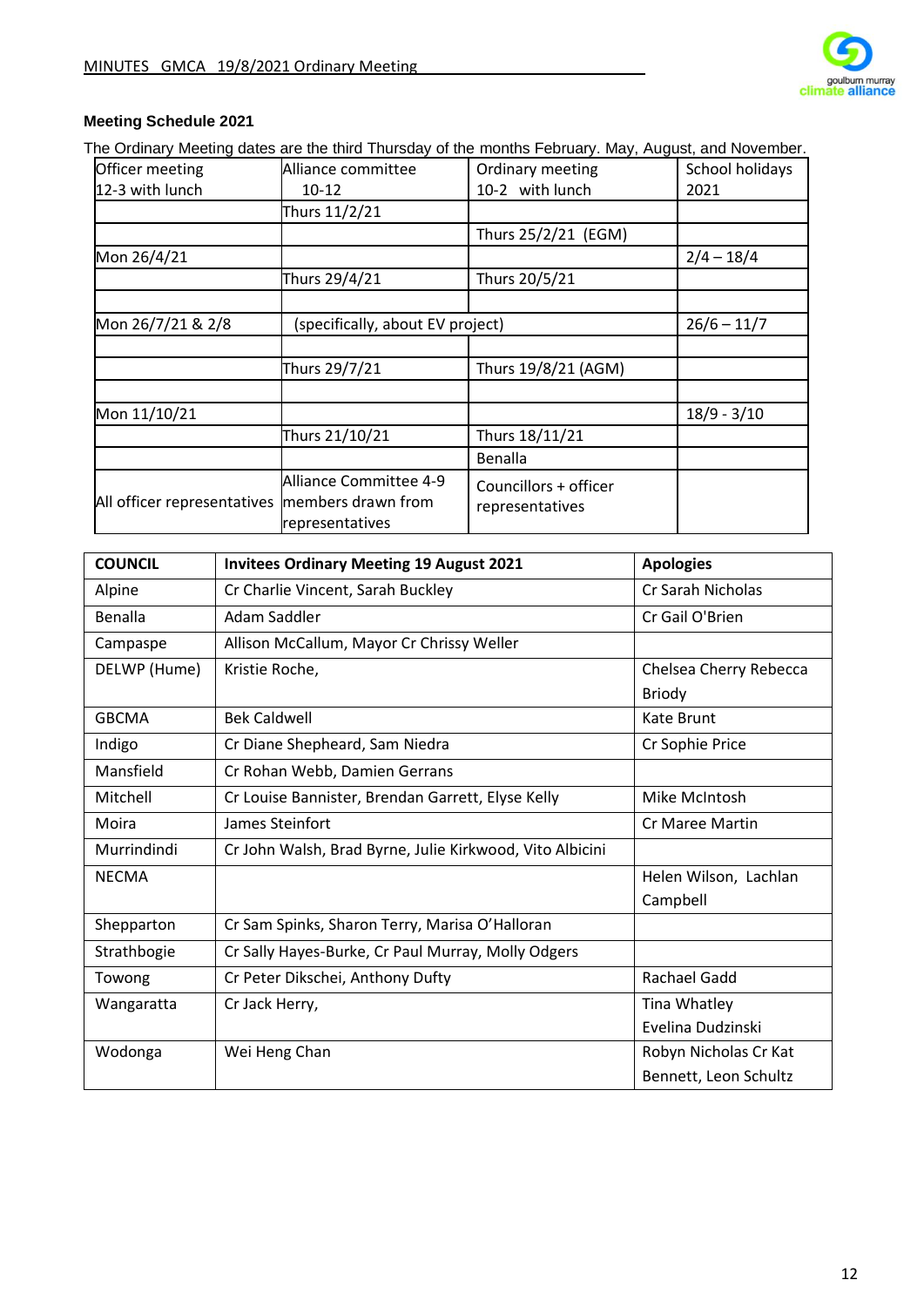

PRESENTATION Fran McDonald WAGA Western Alliance for Greenhouse Action

## **Ensuring Victoria's planning and building systems effectively tackle climate change**

## **Update**

#### **Climate Change and Planning Advocacy Group**

The following organisations have formed a Climate Change and Planning Advocacy Group to better manage climate change through Victoria's land-use planning and building systems:

Council Alliance for a Sustainable Built Environment (CASBE) Central Victorian Greenhouse Alliance (CVGA) Eastern Alliance for Greenhouse Action (EAGA) Goulburn Murray Climate Alliance (GMCA) Northern Alliance for Greenhouse Action (NAGA) South East Councils Climate Change Alliance (SECCCA) Western Alliance for Greenhouse Action (WAGA)

### **Advocacy goals**

**To ensure that the Victorian land use planning and building systems:**

- **1. Deliver land use and development that provides for Victorian communities to be resilient, equitable and safe in a changing climate**
- **2. Assist state and local government and other relevant decision-makers to adequately consider the economic, environmental and social risks to communities from climate change when making decisions around future development**
- **3. Enable local governments and other relevant organisations to deliver on commitments and pledges to reduce greenhouse gas emissions in line with what the science tells us we need to do to keep the temperature rise below 1.5 degrees C**
- **4. Enable key industry stakeholders who interact with planning and building regulation to adopt practices that build resilience to climate change and reduce greenhouse gas emissions**

#### **The problem**

The authorising environment for Victoria's planning and building systems does not adequately require or direct decision-makers to factor in emissions reductions or climate change adaptation when permitting use, development and protection of land in Victoria.

There is a misalignment between the *Local Government Act 2020* (LG Act), the *Climate Change Act 2017* (CC Act) and the *Planning and Environment Act 1987* (P&E Act). The LG Act requires councils to prioritise climate change considerations as a guiding principle. The CC Act requires decision-makers to have regard to climate change in decisions taken pursuant to specific listed legislation and policies, but this list does not include the P&E Act. Moreover, Victoria's planning framework, comprising the P&E Act, the Victoria Planning Provisions (VPPs) and associated building regulations, only allows decision-makers to consider climate change in a limited way.

Given the urgency with which climate change should be addressed at a local and state level and the need for transformational adaptation – as recognised and embedded in the CC Act – this misalignment is critical.

Some practical consequences are: